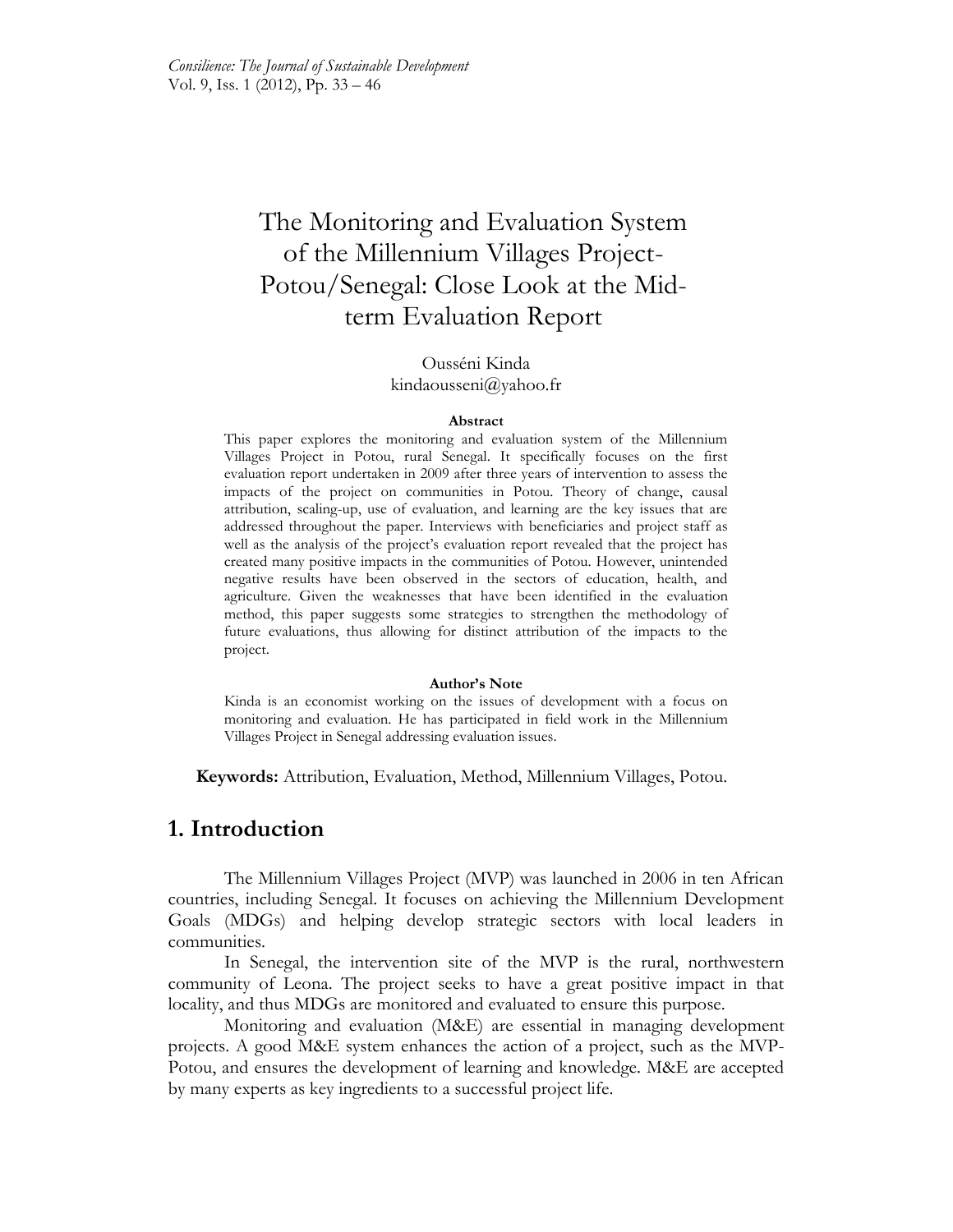The MVP-Potou has its own M&E tool that was designed by the headquarters of the MVP located in New York. The monitoring system provides MVP with the instruments and tools it needs to collect information in project areas and thus evaluate its progress, achieved objectives, and allocation of resources. Conducting evaluations of its interventions since 2009, MVP has been able to identify some of its accomplishments. Beyond these achievements, though, is there plausible evidence for the advancement of learning, generation of knowledge, and causal attribution produced from the project?

The paper explores the M&E tools of MVP-Potou and analyzes the 2009 mid-term evaluation report results with a close look at the methodological approach used. Drawing from a literature review, interviews with key actors in Potou, and personal observation, the paper is organized as follows. First, it provides a background of the MVP-Potou as well as an overview of its M&E system. Then, there is an examination of the main results in the 2009 evaluation and their internal and external validity. Finally, the lessons learned are addressed.

## **2. The Millennium Villages Project: <sup>1</sup> The Case of Potou-Senegal**

At the Millennium Summit in September 2000, world leaders set forth quantified and time-bound goals, known as the Millennium Development Goals (MDGs), to alleviate key development problems across the world. The Millennium Villages Project was thus established with the joined efforts of the Earth Institute of Columbia University, NGO Millennium Promise, and United Nations Development Program (UNDP) to aid communities in developing countries suffering from poverty. By employing well-targeted and practical inputs, the MVP can help guide communities to a path leading to self-sustaining development (Kanter et al, 2009).

The MVP argues that poor villages can overcome underdevelopment issues by 2015 if they are empowered with efficient and modern technologies. Countries participating in the MVP were selected with regards to community poverty levels, potential of agro-ecological zones, standards of good governance, stability, and commitment to the idea of achieving the MDGs. Another important criterion was that at least 20% of a country's children under the age of five years old are malnourished (MVP, 2009b).

The MVP reaches nearly a half million people across fourteen sites in ten countries in sub-Saharan Africa. In the first five-year phase, each of the Millennium Villages had a donor budget for core interventions of \$60 per capita (\$24 million total) per year, half of the total project budget.

Of this per capita budget, \$110 directly supported MVP interventions in agriculture, education, health, infrastructure, gender equality, and business development, and \$10 was budgeted for establishing, training, and paying local staff to lead the village-based systems in each MVP site (MVP, 2011b, p.12).

<sup>1</sup>Throughout the paper, the use of MVP will refer to the Millennium Villages Project while MVP-Potou applies to the case of Senegal.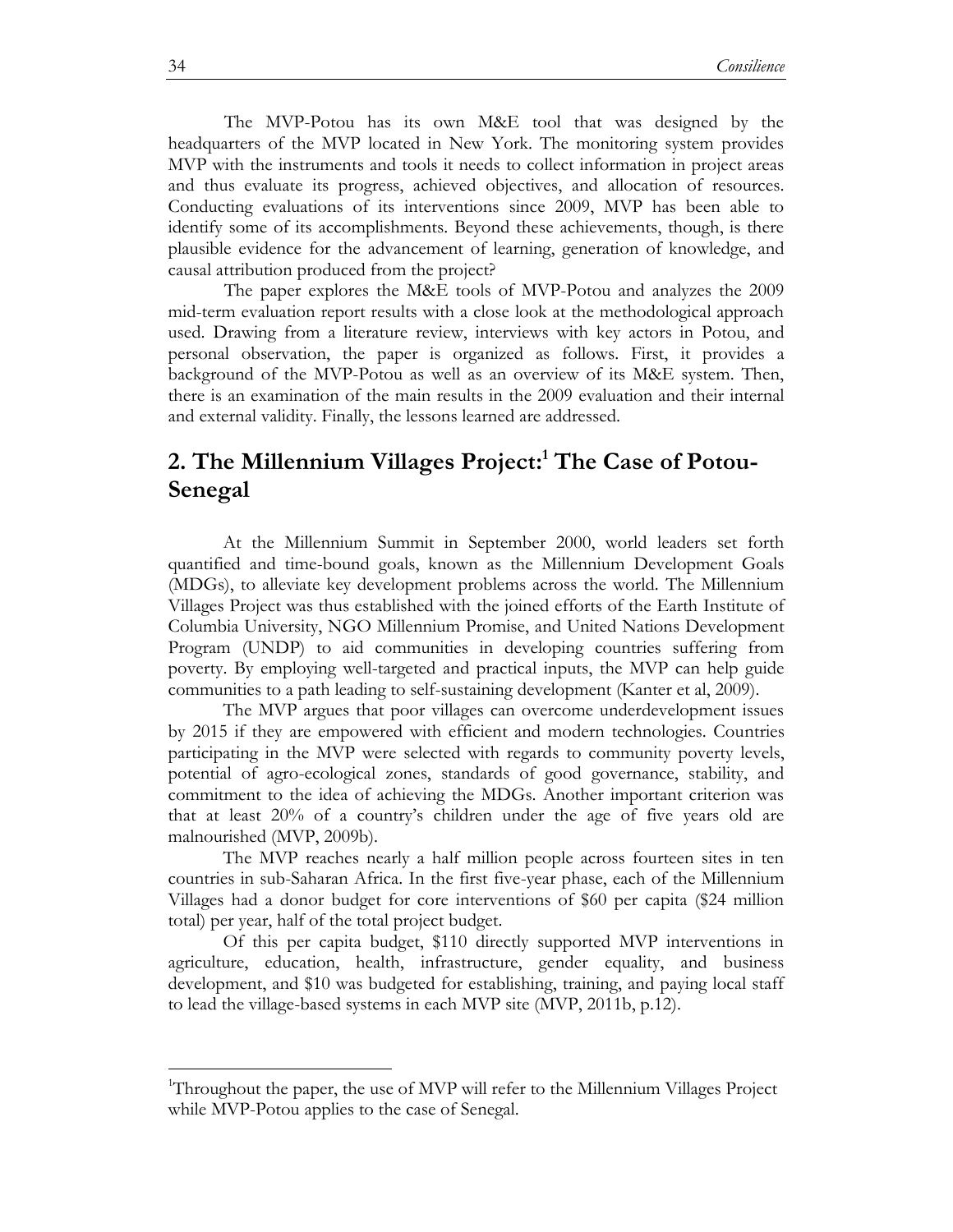In Senegal, the area covered by the MVP consists of 6 Millennium Villages (MV) located in the rural community of Leona with Potou as pilot MV. The 6 MV are sub-zones, or groups of villages, each having between 4000 and 7,000 inhabitants living in the same administrative unit (MVP, 2009a). The rural community of Leona has an area of 415 square kilometers and is made up of 32,218<sup>2</sup> inhabitants located within 106 villages (MVP, 2011a).

Each MVP site includes a research village or MV1 (e.g. MV-Potou in Senegal) covering approximately 5,000 persons. These sites participate in research activities, such as answering household surveys to contribute to data collection. Potou, the pilot Millennium Village, has a population of 7,264 people and covers 16 villages of the 106 villages within the intervention area.

Although all interventions concern the rural community of Leona, this paper is structured around the MV Potou. The objectives of the MVP-Potou stem from the MDGs and focus on the following components: agriculture and environment, development of business enterprises, infrastructure, education, and health and nutrition.

On a subsidiary basis, "local governance and sustainable strategies" can be included as components through which the MVP-Potou seeks to provide the rural community of Leona with mobilized technical, financial, and negotiation resources. The approach developed by MVP-Potou is intended to be participative and gender sensitive.

The first project phase was spread over 5 years and provided mostly free services to achieve "quick*-*wins" in its components. The second phase that was recently launched in 2011 is a logical continuation of the first phase. However, the second phase differs from the first by which it seeksto promote a support of local actors in exchange of a financial contribution.

## **3. Monitoring and Evaluation System of the MVP-Potou**

The MVP-Potou has a system of M&E that can be presented in the table 1 below.

 $2^2$  This is the target of the project interventions.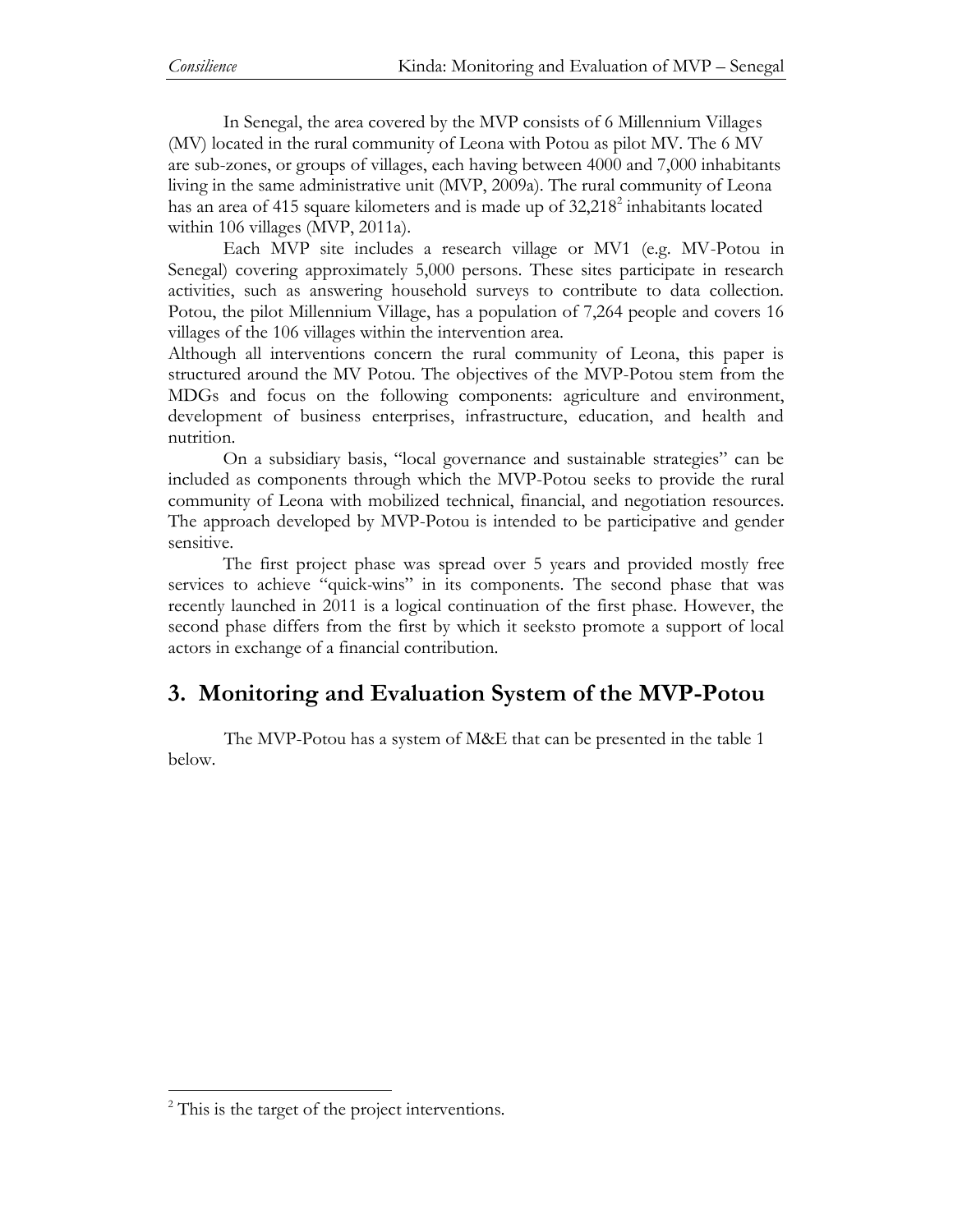### **Table 1:** system of M&E of the MVP-Potou

| Monitoring &                                                                                                                                                                                                                                                                                                                                                                                                                                                                                                                                                                      | Activities/                                                                                                                                                                                                                                                                                                                                                                                                                                                                                                                                                                                                                                                                                                                                                                                                                                                                                                                            | Responsibilities                                                                                                                                                                                                                                                               | Periodicity                                                                                                                                                                                          | Methods/Monitori                                                                                                                                                                                                                                                                                                                                                                                                                                           | Scope                                                                                                                          | Resources                                                                                                                                                                                                                                                                                                                                                                                                                                                                                                                                                                                                                                                                                                  |
|-----------------------------------------------------------------------------------------------------------------------------------------------------------------------------------------------------------------------------------------------------------------------------------------------------------------------------------------------------------------------------------------------------------------------------------------------------------------------------------------------------------------------------------------------------------------------------------|----------------------------------------------------------------------------------------------------------------------------------------------------------------------------------------------------------------------------------------------------------------------------------------------------------------------------------------------------------------------------------------------------------------------------------------------------------------------------------------------------------------------------------------------------------------------------------------------------------------------------------------------------------------------------------------------------------------------------------------------------------------------------------------------------------------------------------------------------------------------------------------------------------------------------------------|--------------------------------------------------------------------------------------------------------------------------------------------------------------------------------------------------------------------------------------------------------------------------------|------------------------------------------------------------------------------------------------------------------------------------------------------------------------------------------------------|------------------------------------------------------------------------------------------------------------------------------------------------------------------------------------------------------------------------------------------------------------------------------------------------------------------------------------------------------------------------------------------------------------------------------------------------------------|--------------------------------------------------------------------------------------------------------------------------------|------------------------------------------------------------------------------------------------------------------------------------------------------------------------------------------------------------------------------------------------------------------------------------------------------------------------------------------------------------------------------------------------------------------------------------------------------------------------------------------------------------------------------------------------------------------------------------------------------------------------------------------------------------------------------------------------------------|
| <b>Evaluation Lines</b>                                                                                                                                                                                                                                                                                                                                                                                                                                                                                                                                                           | Interventions                                                                                                                                                                                                                                                                                                                                                                                                                                                                                                                                                                                                                                                                                                                                                                                                                                                                                                                          |                                                                                                                                                                                                                                                                                |                                                                                                                                                                                                      | ng& Evaluation                                                                                                                                                                                                                                                                                                                                                                                                                                             |                                                                                                                                |                                                                                                                                                                                                                                                                                                                                                                                                                                                                                                                                                                                                                                                                                                            |
|                                                                                                                                                                                                                                                                                                                                                                                                                                                                                                                                                                                   |                                                                                                                                                                                                                                                                                                                                                                                                                                                                                                                                                                                                                                                                                                                                                                                                                                                                                                                                        |                                                                                                                                                                                                                                                                                |                                                                                                                                                                                                      | Tools/Data Source                                                                                                                                                                                                                                                                                                                                                                                                                                          |                                                                                                                                |                                                                                                                                                                                                                                                                                                                                                                                                                                                                                                                                                                                                                                                                                                            |
| Assessment of the<br>impact of the<br>MVP interventions<br>on accelerating<br>progress toward<br>MDG targets<br>Review of costs of<br>the interventions<br>and the<br>contribution of<br>project partners<br>relative to the \$120<br>per capita cost<br>ceiling of the<br>project<br>Performance<br>monitoring of the<br>adequacy, uptake,<br>and coverage of<br>project<br>interventions<br>Qualitative<br>implementation<br>science that<br>documents the<br>timing and<br>sequence of<br>interventions,<br>alongside key<br>barriers and<br>facilitators to<br>implementation | - Education: supply of free<br>school infrastructures<br>$-$ <b>Health:</b> improving the<br>geographical accessibility<br>and health coverage (free<br>basic health services supply),<br>development of<br>communication for behavior<br>change<br>- Water and sanitation:<br>water connections, civil<br>engineering, supply of<br>sanitation regulatory devices<br>- Energy, ICT, Roads:<br>maintenance of facilities,<br>introducing new<br>technologies and promoting<br>good practices (improved<br>stoves, etc.), technical<br>support<br>- Environment: reforestation,<br>development of natural<br>reserves, technical support<br>- Agriculture/Fisheries<br>/Livestock: technical and<br>financial support<br>- Business enterprises<br>development:<br>entrepreneurship<br>development<br>Key points transversal to all sectors:<br>- Strengthening skills and<br>capacities of actors<br>sensitization of<br>beneficiaries | - The managers<br>of each<br>component are<br>in charge of<br>monitoring<br>interventions<br>$-$ Sharing<br>responsibilities<br>in some cases<br>between<br>managers of<br>components<br>- Monitoring<br>committees<br>located within<br>the MV are<br>actors of<br>monitoring | - Monthly,<br>quarterly and<br>annual<br>monitoring of<br>activities<br>- Evaluations:<br>baseline (2009),<br>midterm, final first<br>phase evaluation,<br>final evaluation of<br>the project (2015) | Methods/<br>Instruments<br>- Surveys<br>- Annual work<br>plans<br>- Registers<br>- Periodical reports<br>- Conventions<br>- Computerized<br>database<br>- Planning and<br>dialogue meetings<br>- Supervision<br>missions<br>$-$ Millennium<br>Villages<br>Information<br>System (MVIS)<br><b>Sources</b><br>- Specific survey<br>data<br>- Reports data<br>- MVIS data<br>- Data from a<br>single component<br>or multiple<br>components of<br>the project | - Coverage<br>$-$ Costs<br>- Achieve-<br>ments/<br>progress<br>- Challenges<br>Recom-<br>mendations<br>Qualitative<br>learning | $-$ Experts <sup>1</sup> in charge of<br>the project<br>components and<br>specialists in finance,<br>communication,<br>administration,<br>accounting, and<br>monitoring and<br>evaluation<br>- Governmental<br>services agents<br>- Monitoring and<br>evaluation<br>department: includes<br>an experienced<br>statistician (data<br>manager) and three<br>data entry operators<br>- "Field teams"<br>composed of<br>agricultural<br>technicians, nurses,<br>midwives,<br>community workers<br>(installed in the rural<br>community)<br>facilitates the<br>implementation of<br>interventions<br>- Financial resources<br>(from west Africa<br>focal point of the<br>project (Mali) or the<br>headquarters) |

**Source**: self-construction, 2012

<sup>&</sup>lt;sup>3</sup> There is a recurring mobility of the MVP-Potou staff. This is a risk factor to be taken into account during the planning of the project activities.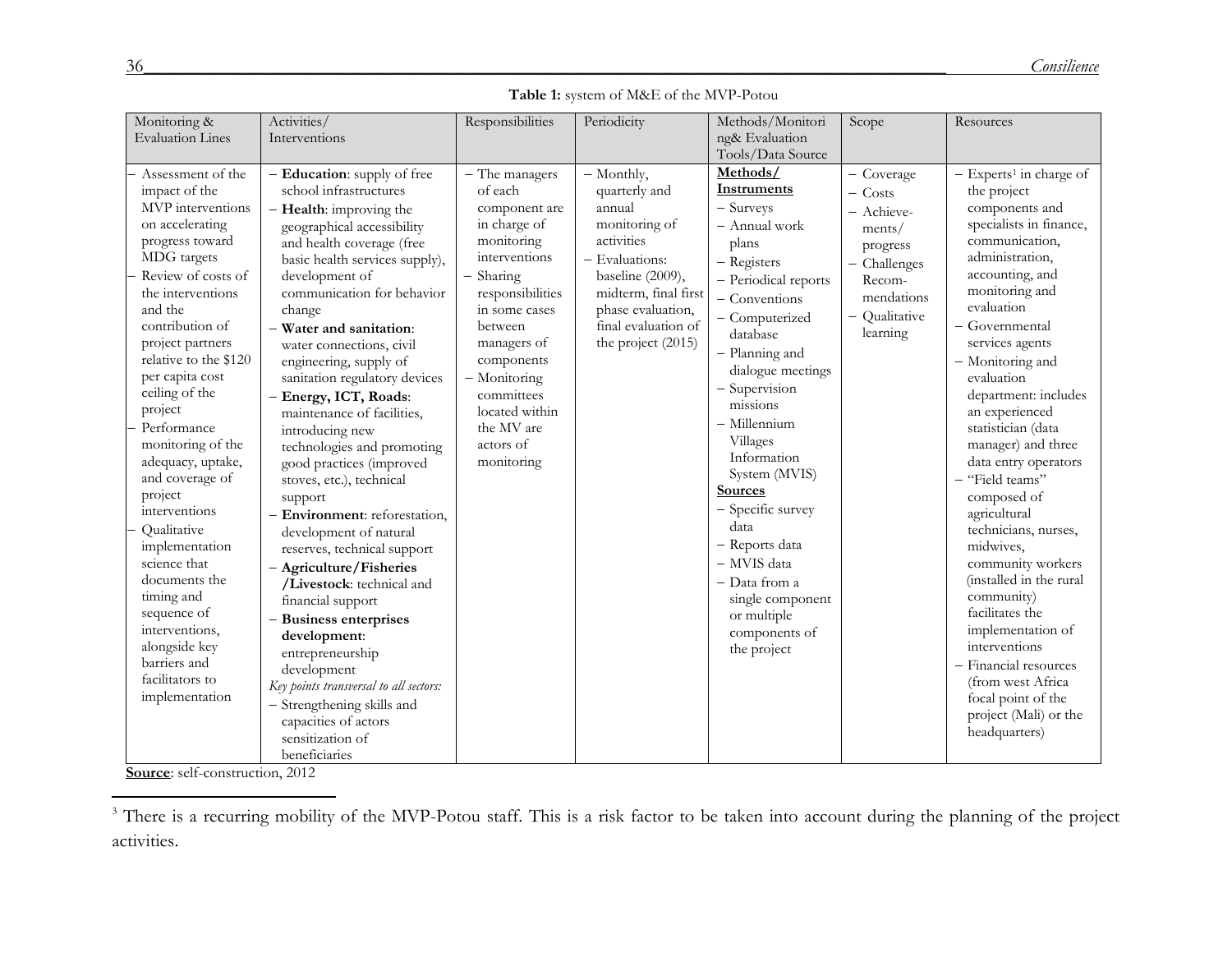The MVP-Potou is led by a team of individuals and experts divided among the various components of the project. In the 6 Millennium Villages in the rural community of Leona, M&E committees were organized in areas related to the 5 components of the project: agriculture and environment, health and nutrition, education, infrastructure, and business enterprise development. The community with the help of the rural council defined the criteria for the selection of M&E committees. These committees assisted with project implementation, including identification of problems, planning, implementation, and monitoring of interventions.

Monitoring ensured the effectiveness of the timing, sequencing, and progress of interventions. The information system of the projects of the Millennium Villages (Millennium Villages Information System (MVIS))<sup>4</sup> was established specially to facilitate the monitoring of the MDGs' indicators. This allowed different sites to monitor MDG indicators, such as birth rate, immunization coverage, and mortality rate. This information helped identify the main gaps in staffing, services, and infrastructure.

The project team analyzed all the reports to learn about the project interventions in the field. If the data showed inefficiency, the team would reframe the project's approaches. Each report was sent to the headquarters of MVP in New York, which provides checks and balances in decision making with the office of MVP-Potou. The MVP-Potou chain of results followed an inputs-activities-results model. The examination of the relationship between activities and outputs allowed for the measurement of all components in order to see what extent to which the results have been achieved or not. According to the head of M&E,"evaluating the cost of interventions follows a cost-benefit analysis in order to assess the profitability of the interventions."

As mentioned in Table 1 above, the overall project design incorporated a set of evaluations. As such, data collected at both baseline and year 3 were the main steps of the overall approach implemented to make a first evaluation of the project.

# **4. Evaluation Methodology**

 $\overline{a}$ 

## **4.1 The Baseline Data Collection Method**

Data collection through surveys in the pilot MV monitored the progress towards achieving MDGs. The surveys focused on the different components of the project. A population census before the implementation of the project allows for the collection of detailed data on households and population characteristics. Questionnaires designed in accordance with the requirements of each segment were administered to a random sample of 300 households. A set of indicators<sup>6</sup> was used to collect information on the MDGs. The database manager and project coordinators

<sup>&</sup>lt;sup>4</sup> As an illustration of the information system of the MVP-Potou; the "ChildCount+" is an initiative to collect information concerning the nutritional status of children and pregnant women.

 $6$  Over the implementation of the project, it was necessary to adjust some indicators because they were not appropriate.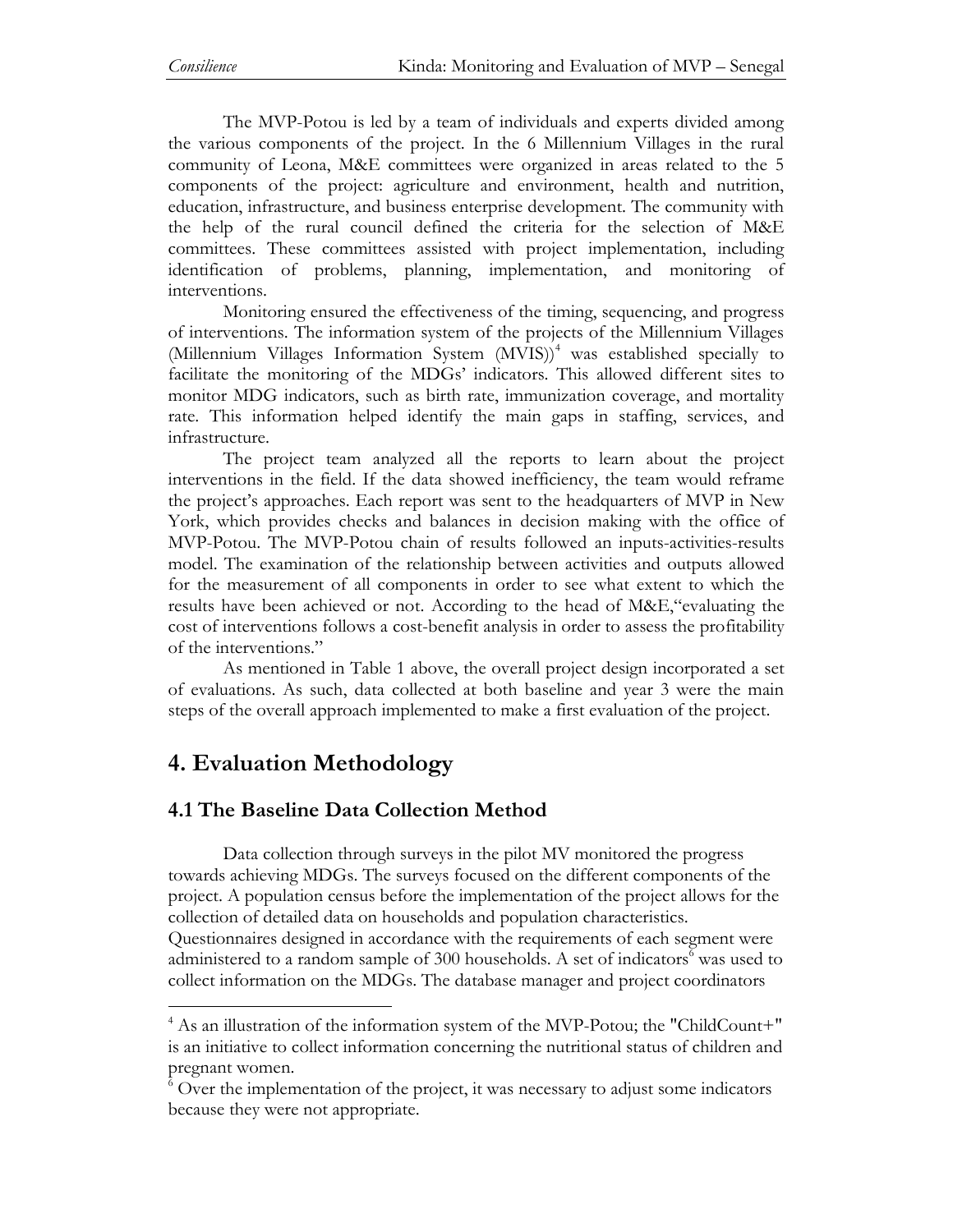identify the accomplishments and challenges of each sector. If needed, managers and coordinators provide other courses of action for struggling sectors. They also mentioned the specific support needs (managerial, scientific, operational and technical support) that their MVP Programme has in the area. Thus, if needed, the MVP-Potou can request assistance from the West African regional MVP office based in Mali.

The surveys were conducted by teams located in different project sites between December 2006 and September 2007. The introduction of a number of women investigators addressed the sensitivity of surveys relevant to women (MVP, 2009a).

### **4.2 Project Impacts Evaluation After 3 Years of Intervention**

To assess the impact of the intervention of MVP, the project uses the approach "Before versus after.<sup>7</sup>" It incorporates socio-economic and detailed health surveys, plus an anthropometric and biological monitoring among 300 randomly selected households, stratified by wealth at the beginning of the project and three years after the project intervention. Surveys that were conducted in the Millennium Village Potou cover only 21% of the total population in the rural community of Leona.

These surveys have been programmed in order to coincide with the preharvest<sup>8</sup> for both periods. The data of crop yields were estimated from surveys of plots. As such, biophysical data were collected randomly from 30 plots in Potou. Control villages were not originally included in the design of the project evaluation. Thus, they were recently introduced in MVP-Potou to better evaluate the project's impacts (MVP, 2009b).

In a neighboring rural community, five control villages were selected from a larger number of "candidate villages." The choice of these villages was based on their similarity with the intervention villages in Potou, namely according to agroecological, geographical, socio-economic, and demographic parameters. Operationally, about 324<sup>9</sup> households were selected for data collection.

## **5. Overall Character of Taking Stock: Discussion**

MVP-Potou recorded positive progress in several of its components with more pronounced achievements in some areas than in others in three years of intervention. However, unintended negative effects were observed mainly in education, health, and agriculture (cf table 2).

 $7$  This approach consists of comparing households at a given period (in our case, third year of the project intervention) to the same households of the baseline.

<sup>8</sup> This period was chosen to help maximize the socioeconomic and nutritional vulnerability data collection.

 $9$ <sup>9</sup> The innovation in this number is that it takes into account the growth of the population.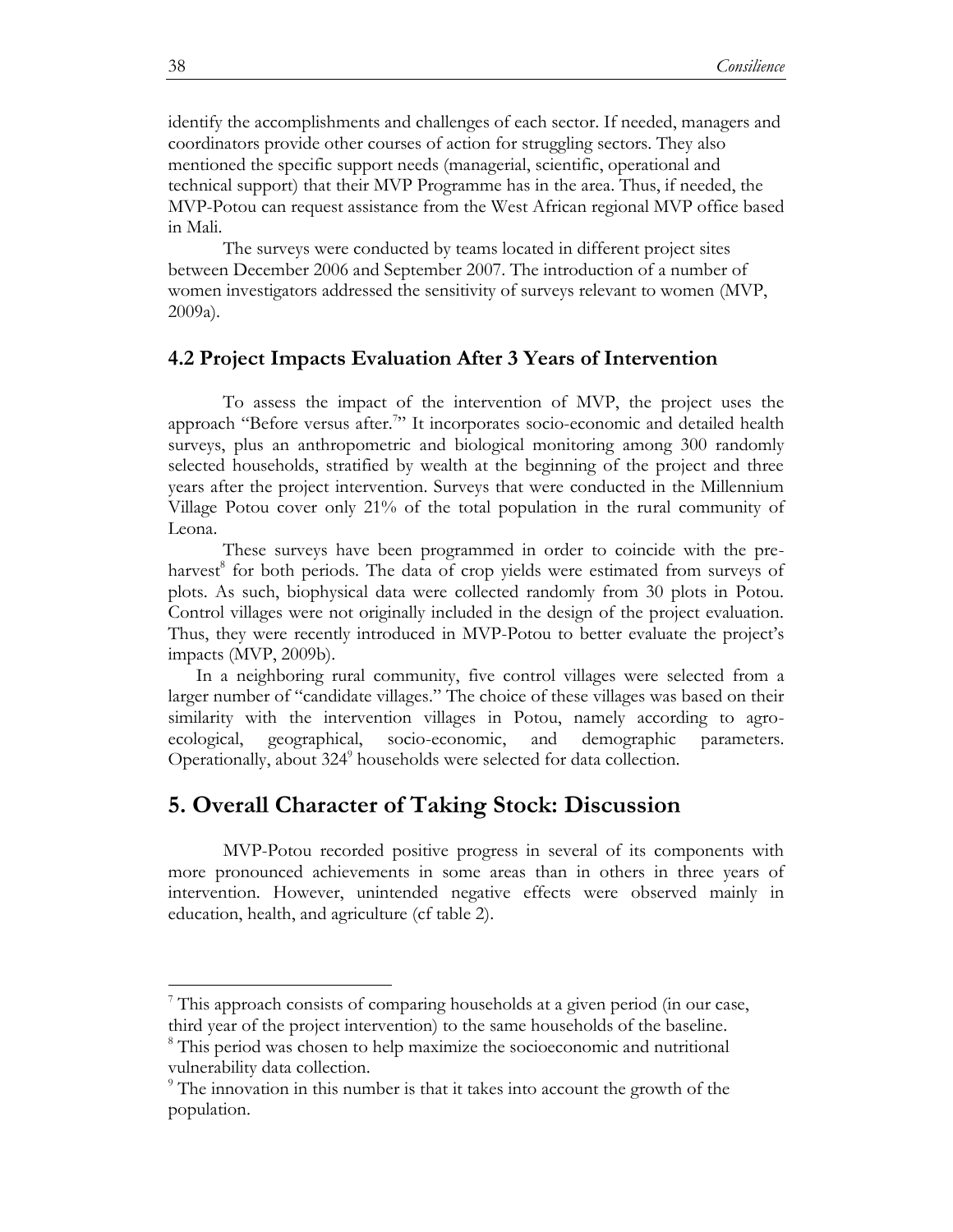$\overline{\phantom{a}}$ 

| Components                                                                                                                                                                                                                                            | Indicators                                                          |                    | <b>Baseline</b> | Year 3 | <b>Comments</b>                                                                                                                                                                                                                                                                                                       |  |  |
|-------------------------------------------------------------------------------------------------------------------------------------------------------------------------------------------------------------------------------------------------------|---------------------------------------------------------------------|--------------------|-----------------|--------|-----------------------------------------------------------------------------------------------------------------------------------------------------------------------------------------------------------------------------------------------------------------------------------------------------------------------|--|--|
| Agriculture                                                                                                                                                                                                                                           | Chronic undernutrition (stunting)<br>among children under two years |                    | 30.77%          | 31.93% | Increasing food production and income in Potou has not improved<br>nutrition conditions. To improve nutrition, the project undertook to<br>make a CMAM (Community Based Management of Acute<br>Malnutrition).                                                                                                         |  |  |
| Water and<br>sanitation                                                                                                                                                                                                                               | Proportion of population using an<br>improved drinking water source |                    | 19,8            | 78,1   | A partnership was established between the project and the<br>Millennium Drinking Water and Sanitation Program (PEPAM) of<br>Senegalese government. 81 boreholes were built to make water safe<br>drinking geographically accessible to the public.                                                                    |  |  |
|                                                                                                                                                                                                                                                       | Primary Type of<br>Sanitation Facility                              | Improved           | 29,4%           | 76%    | Access to improved sanitation has been improved in MV Potou.                                                                                                                                                                                                                                                          |  |  |
|                                                                                                                                                                                                                                                       |                                                                     | Unimproved         | 76,8%           | 2,3%   |                                                                                                                                                                                                                                                                                                                       |  |  |
|                                                                                                                                                                                                                                                       |                                                                     | Open<br>defecation | 68,5%           | 21,7%  |                                                                                                                                                                                                                                                                                                                       |  |  |
| Education                                                                                                                                                                                                                                             | Gross attendance rate in primary<br>education <sup>1</sup>          |                    | 71.9%           | 74.1%  | The gross and the net rate of children enrolled in primary schools<br>experienced a slight increase. Despite the gratuity of primary<br>education, the effects are not immediate. In fact, the monitoring<br>system shows that cultural and religious factors present many                                            |  |  |
|                                                                                                                                                                                                                                                       | Net attendance rate <sup>2</sup> in primary<br>education            |                    | 45.1%           | 53.2%  | challenges. A majority of parents prefer to send their children in<br>Koranic schools. The project aims to build a partnership with<br>teachers in Koranic schools by providing a subsidy so that they can<br>agree to let their students benefit from courses in French schools.                                     |  |  |
| Proportion of women receiving at<br>87.1%<br>93.3%<br>least one antenatal visit<br>Health<br>Proportion of children under five<br>sleeping under insecticide-treated bed<br>13.8%<br>$29.2\%$<br>nets<br>HIV testing in last year<br>$10.5\%$<br>0.6% |                                                                     |                    |                 |        | An improvement of various indicators concerning maternal health<br>and management of malaria, tuberculosis, and HIV/AIDS was<br>recorded. However, challenges remain regarding child health. For<br>example, the monitoring of beneficiaries of bed nets shows that the<br>bed nets are not used for intended causes. |  |  |
|                                                                                                                                                                                                                                                       |                                                                     |                    |                 |        |                                                                                                                                                                                                                                                                                                                       |  |  |
|                                                                                                                                                                                                                                                       |                                                                     |                    |                 |        |                                                                                                                                                                                                                                                                                                                       |  |  |
| Infrastructures<br>(ICT)                                                                                                                                                                                                                              | Household cell phone ownership                                      |                    | 39,6%           | 84,1%  | The proportion of households owning a cell phone in Potou has<br>increased.                                                                                                                                                                                                                                           |  |  |

| <b>Table 1:</b> key results of the mid-term survey |
|----------------------------------------------------|
|                                                    |

**Source:** Self-elaboration from the midterm evaluation report, 2012

 $10$  The gross attendance ratio (GAR) is the number of children attending primary school regardless of age, expressed as a percentage of the total children of official primary-school age.

<sup>&</sup>lt;sup>11</sup> The net attendance ratio (NAR) is the percentage of children in the official primary school age bracket (6-11) actually attending school.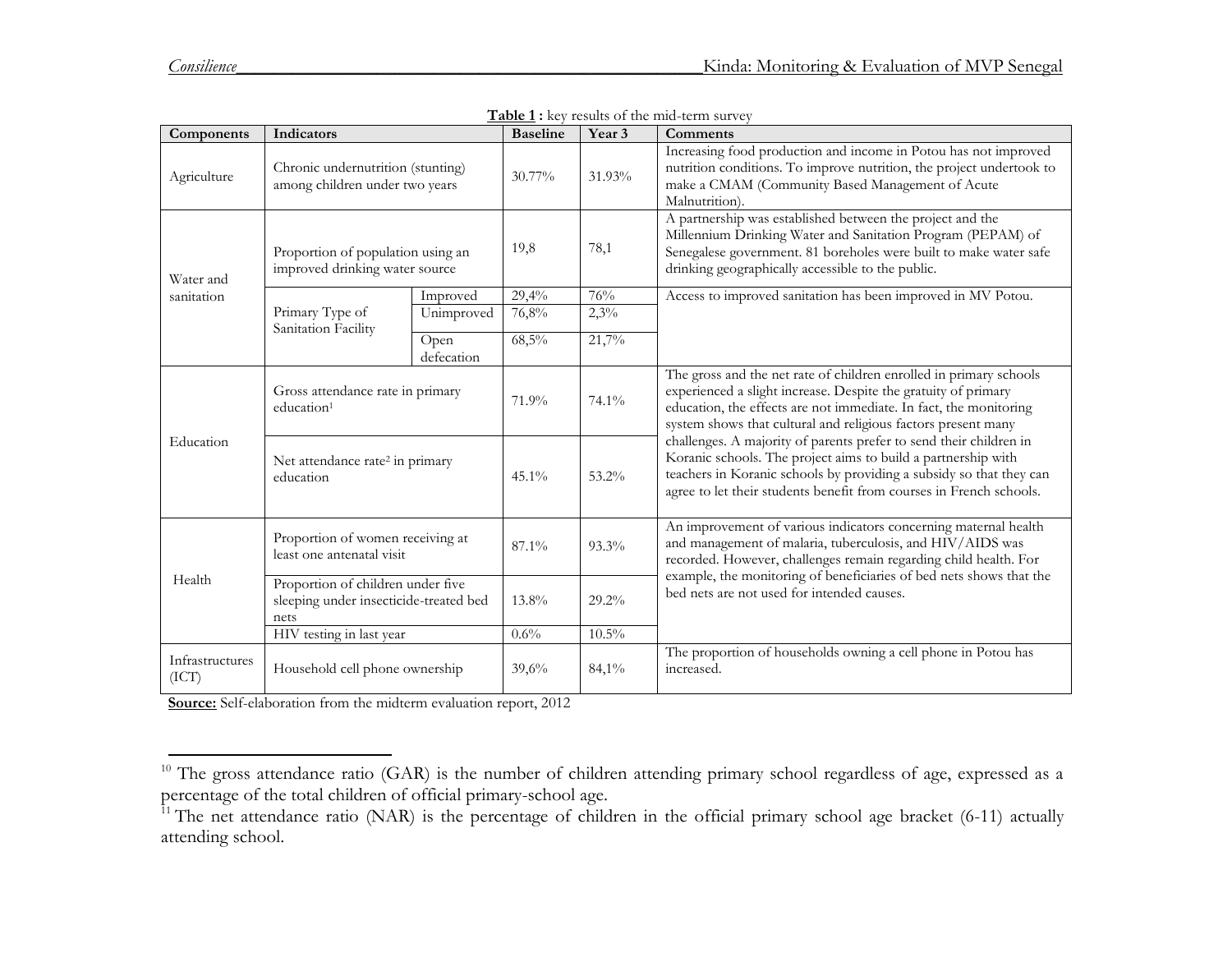The project proved to be both influential and beneficial; it satisfied the expectations of the beneficiaries as well as its intended objectives. Interviews with beneficiaries have confirmed this statement. There is a concordance between the project and national programming frameworks, notably the Strategy for Growth and Poverty Reduction Strategy Paper (DSRP), which shows that the project also took into account national priorities and needs.

However, several issues, such as individual reluctance, culture, and religion, impede the project's effectiveness. Due to these issues, the project has struggled to generate positive effects in education, health, and agriculture. According to a school director in Potou,"the project needs to find ways to collaborate with the koranic schools in order to have a great visibility so that parents could allow their children to attend the French schools."

There is a probability that the observed results reflect the interventions of private and state institutions and NGOs. This implies that the results obtained at the MV-Potou, and more widely in the rural community of Leona, cannot be exclusively attributable to the project resources.<sup>12</sup> Thus, the effectiveness of MVP-Potou determined by the mid-term evaluation is unreliable. A different timescale and method is needed to better understand the impacts and effects of MVP-Potou. For the head of M&E of the project, "many efforts need to be made in terms of monitoring to ensure the reliability of data notably in agriculture and health; the team for M&E's purpose should also be strengthened by additional persons with good and strong skills."

Evaluation methods should produce empirical evidence (UNDP, 2009). Specifically, impact evaluations are generally designed to estimate the average impact of a program on the welfare of beneficiaries (Gertler et al., 2011). The approach employed must be valid to ensure that the effects are attributable to a given project. Authors have identified deficiencies<sup>13</sup> and criticized the evaluation method used by the MVPs. Although the study protocol recognizes these deficiences, the issues are not always fully addressed. For example, the protocol said that the lack of baseline data on control villages is a limit (MVP, 2009b, p.20). It added that the introduction of control villages would make a more coherent evaluation in terms of causality.

#### **5.1 The Selection of Intervention Sites**

The sites selected for intervention were chosen based on their agro-ecological potentials and poverty levels. However, these criteria lacked statistical rigor, which denoted a selection bias for the project interventions. Rather, the choices were considered to be "reasoned" choices. Indeed, selection bias occurs when an individual's motives for participation in a given program are correlated with the results. This could challenge achievements claimed by the program. In the case of

 $12$ It is possible to implement an impact evaluation controlling for spillover effects from other projects or programs but it is not as obvious as such.

 $13$  The deficiencies were noted by authors such as Clemens and Demombynes (2010) and discussed on several blogs. Both the approach of the MVP and the method of evaluation are the subject of discussions by researchers and evaluators (Clemens, 2010; Fresch, 2009a, 2009b).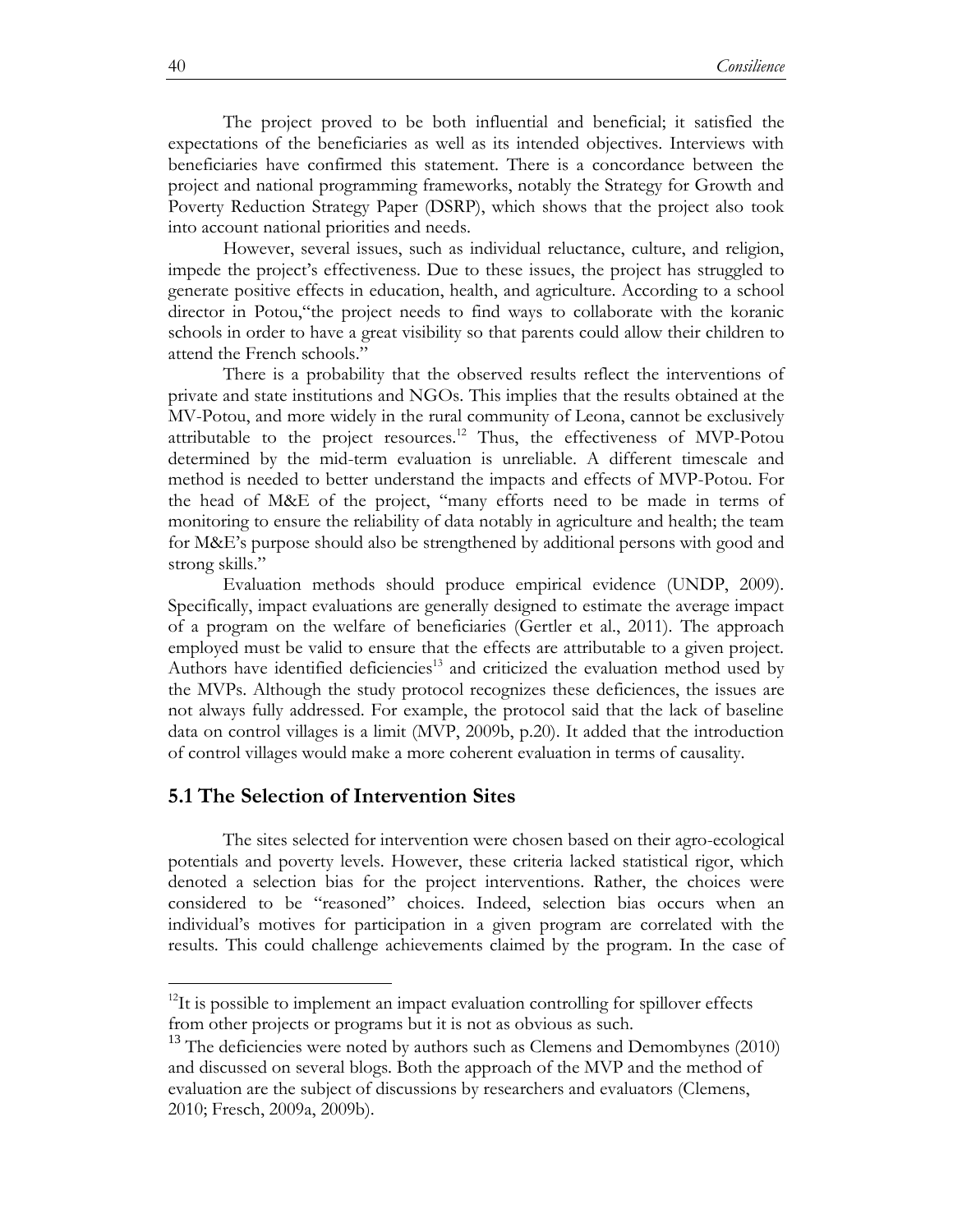$\overline{a}$ 

MVP, the criteria of good governance and potential related to agro-ecological zones can make a priori beliefs that the results of these projects will be good (Clemens, Demombynes, 2010).

### **5.2 The Comparability of Villages**

In the mid-term review, treated villages were compared to the same villages before the intervention. The "before versus after"<sup>15</sup>method employed during evaluation provides simple and straightforward results, but it neglects to address whether or not the indicators of interest would change in the absence of the project.

The MVP requires a rigorous impact approach because of its complexity and goal to achieve the MDGs as well as be a successful model for the rest of the world to follow. A rigorous impact evaluation requires a valid comparison group<sup>16</sup> (valid counterfactual). For example, the randomized control trial is widely accepted by evaluators as one of the strongest methods in assessing impacts and allowing for causal attribution.

As noted also by Bamberger et al. (2006, p.351), to get valid results within an experimental or quasi-experimental study, data on a control group in both the reference period and ex-post are required. This, however, is not the case of the MVP-Potou and for the MVPs in general.

### **5.3 Challenge of Introducing Control Villages**

The introduction of control villages in the MVP-Potou is an attempt to improve the evaluation methodology, but it implies many considerations. First, the introduction of control villages questions the internal validity of the evaluation. In other words, if the control villages serve their intended purpose, do they therefore provide a valid estimate of the counterfactual? How should observed characteristics be balanced? How should unobservable characteristics be taken into account? How much weight should be placed on the criteria?

One of the major challenges of MVP-Potou is determining the reliability of the control villages. If the control villages are unreliable, they will negatively affect the quality of future evaluations. In addition, the selection of indicators is significant in the monitoring and evaluation of a project. Some of the baseline indicators chosen by the MVP-Potou, such as anthropometry, were subsequently adjusted because they were unreliable. Therefore, particular attention should be given to indicators.

There is also a pessimism that has grown around the millennium villages due to previous unsatisfactory results from other forms of village projects. Examples

 $15$  This method is seen as a counterfeit estimate of the counterfactual (Gertler et al, 2011).

<sup>&</sup>lt;sup>16</sup> A valid comparison group will have the same characteristics as the group of beneficiaries of the program (treatment group), except that the units in the comparison group do not benefit from the program. Comparison groups are used to estimate the counterfactual (Gertler, 2011)*.*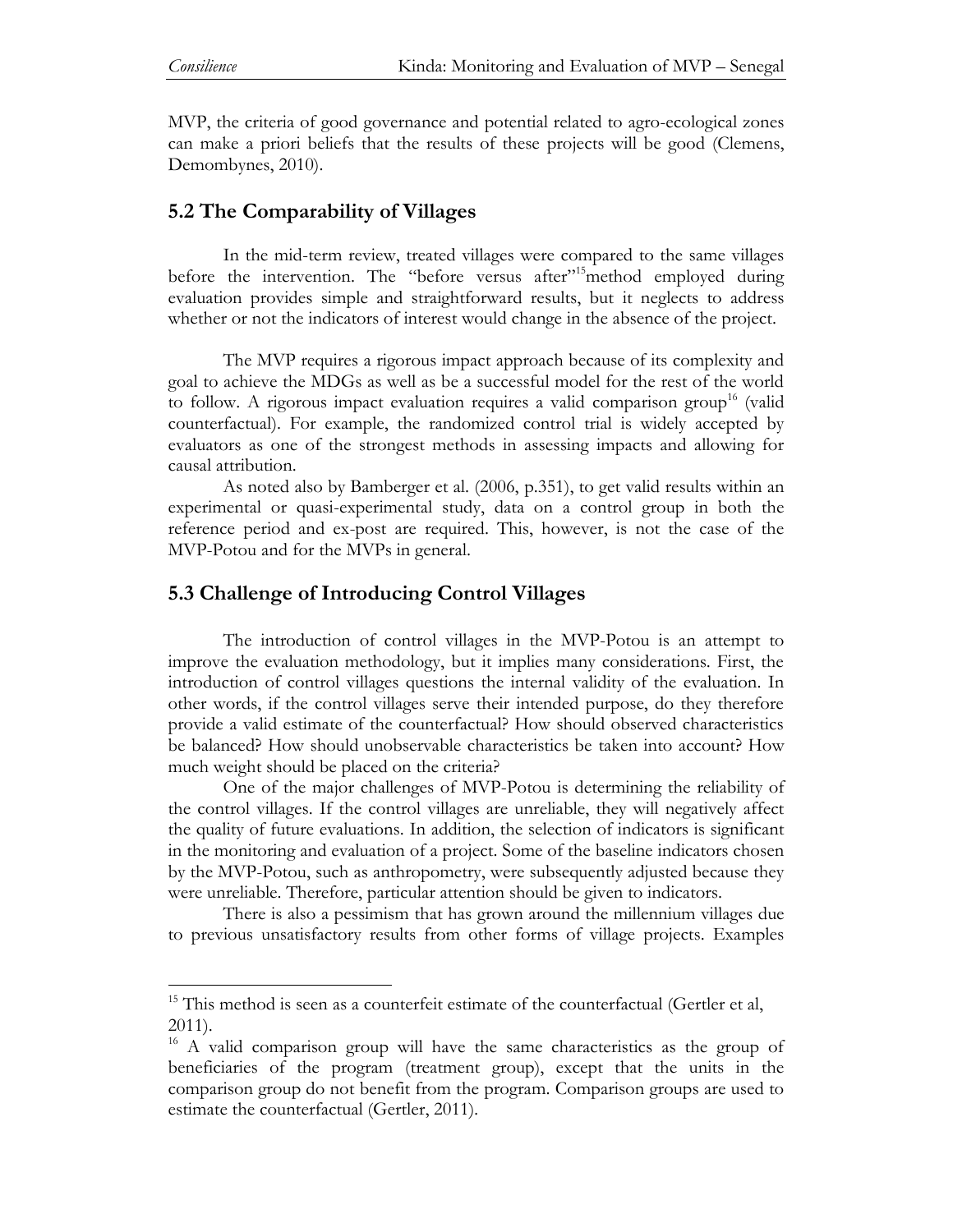include the *mofan* villages in rural China (1930-1970) and the later Southwest project<sup>17</sup> also in China, which was a similar model to the MVP in the 1990s. Ineffective evaluations of these projects are the major reasons behind this discontent.

Additional analysis concerns the scaling up and sustainability of the MVPs. The possibility of scaling up and ensuring the sustainability of the MVP is analyzed by many authors (Buse et al., 2008a, 2008b, 2008c) who conclude that these goals require the investment in infrastructure, quality human resources, rural and urban inter-sectoral links, government commitment, and donor support. They also add that it is necessary to have a suitable village model that minimizes the costs of interventions.

The designers and managers of MVP responded to the previous critics by further explaining the cost entailed by the randomization of the villages, the ethical considerations taken into account during intervention (Sanchez et al., 2007), and the project's foundation based on the experimental model of *learning by doing*.

#### **5.4 Proposition of Potential Solutions**

Solution scenarios are proposed by authors to address the challenges of measuring the "stringent" impacts of the project. The literature on this subject recommends a randomized trial, which is, however, impossible at this stage of progress in the MVPs. To better determine the effects of the MVP-Potou and, more generally the MVPs, a single method should not be preferred. It is critical to take advantage of the robust selection of methods.

The impacts of the project should be assessed by combining a "Propensity Score Matching"method and "double difference" method rather than the "before versus after" method, which implies a counterfeit counterfactual. Depending only on the before-and-after method does not accurately portray the outcomes of the project since other factors are likely to have influenced the results founded by the MVP.

The "Propensity Score Matching"is a technique that statistically creates comparable groups based on an analysis of the factors that influence people's propensity to participate in a program. For each unit in the treatment group and group of non-enrollees, the probability of a unit in the program is computed by observing the value of its characteristics, also known as its "propensity score." The program's impact is then estimated by comparing the average outcomes of a treatment or enrolled group and the average outcome among a statistically matched subgroup of units, the match being based on observed characteristics available in the data at hand (Gertler et al, 2011).

The "double difference" method compares the "before-and-after difference" of the groups that underwent intervention with the"before-and-after difference" of the groups that did not experience intervention. These two methods are powerful statistical tools that can be used together when assignment rules are unclear. In addition, the "double difference" and "Propensity Score Matching"methods are useful in assessing the project and making comparisons between variables.

<sup>&</sup>lt;sup>17</sup>See Chen, Shaohua, Ren Mu, and Martin Ravallion  $(2009)$ .—Are there lasting impacts of aid to poor areas? *Journal of Public Economics* 93 (3–4): 512–528.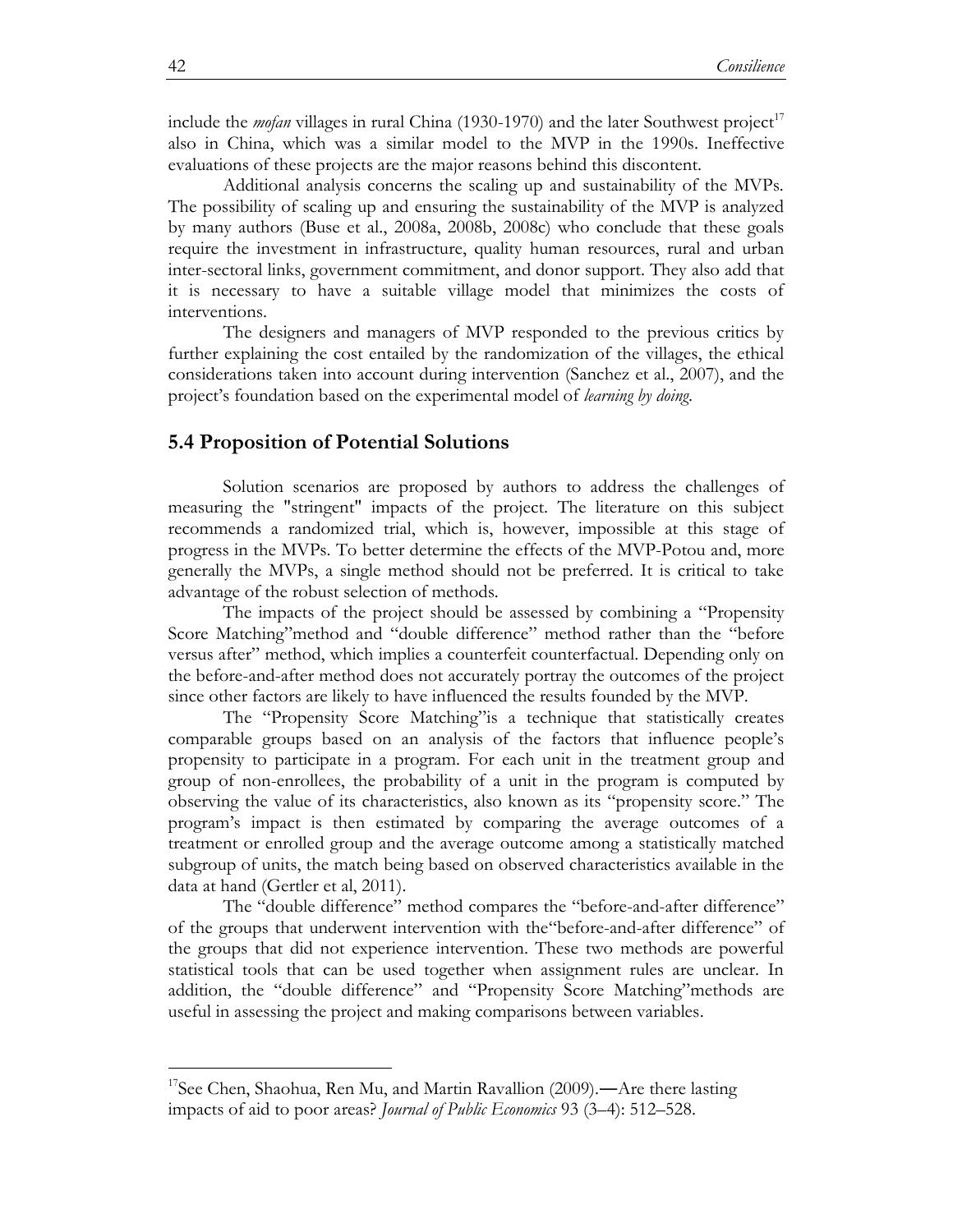In addition to the quasi-experimental methods mentioned above, other methods should be considered for assessing the effects of the project. These methods can involve the input of beneficiaries and project specialists. For example, the beneficiaries can provide narratives about the progress and impacts of the project. This will reveal any additional influences acting in the area of the project. It would also allow for project specialists to establish which impacts were connected to the project intervention.

The method of Multiple Lines and Levels of Evidence (MLLE) is also a useful method that examines the causal relationship between actions and effects. This method reviews the factors that support a causal relationship between intervention and observed impact. To achieve this, it considers the strength, consistency, specificity, temporality, coherence, and plausibility of the established relationship.

Drawing from this paper's research, the scaling-up of the MVP-Potou is not an option. A consistent learning from intervention is fundamental to ensuring the external validity of the project actions.

## **6. Conclusion and Way Forward**

The system of M&E of the MVP-Potou allows managers to learn from interventions, notably through periodic qualitative assessments that are performed by the project in collaboration with communities, government, and other partners. The community is associated with the planning, the implementation, and the M&E of the project. However, the monitoring committees need to be strengthened technically and institutionally to generate more effective synergies in MVP-Potou. Not only will this improve project monitoring, but it will also develop a real learning culture within the project.

The mid-term evaluation reveals the progress made in the project's various components. More efforts need to be made in the areas of education, health, and agriculture. Due to culture, religion, and lack of accurate data, addressing these areas of the project prove to be more difficult than others. Another major challenge is selecting a different evaluation method for the project, although the "before versus after method" is considered simple. Also, the recent introduction of control villages raises numerous thoughts on the reliability of these villages as a rigorous counterfactual.

Improvements were recorded on the Potou site, but the results should be interpreted with caution at this stage of the project. To accurately comment on the attribution and casualty of the project, the project must be examined on another time scale. This will also help assess how learning and the use of findings can enhance project interventions.

Ultimately, a number of considerations need to be addressed. Improving the SWOT (Strengths, Weaknesses, Opportunities, Threats) framework of the MVP-Potou could help improve the M&E system and contribute to the generation of learning and knowledge. Executive mobility is a risk factor that must be incorporated in planning. Another key point is that this mid-term evaluation can be perceived as partial since it is an internal evaluation. This may weaken its credibility and limit its use. Finally, the methodological approach for the assessment of the progress made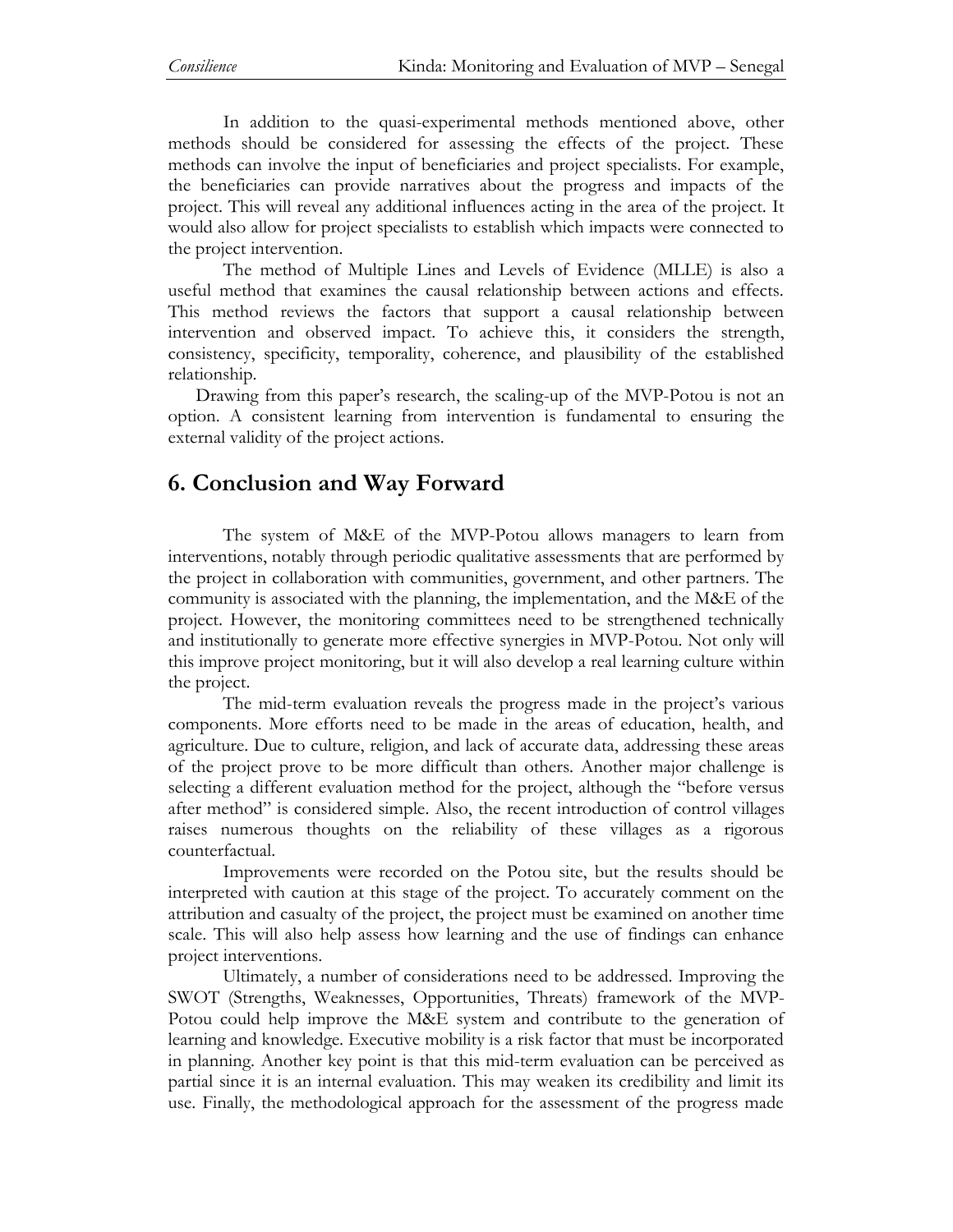by the site needs to be strengthened particularly in terms of scientific inquiry as it affects the nature of the results and consequently their internal and external validity. The engagement of stakeholders vis-à-vis the use of evaluation findings can be enhanced and developed through their active involvement in the important decisions of future evaluations.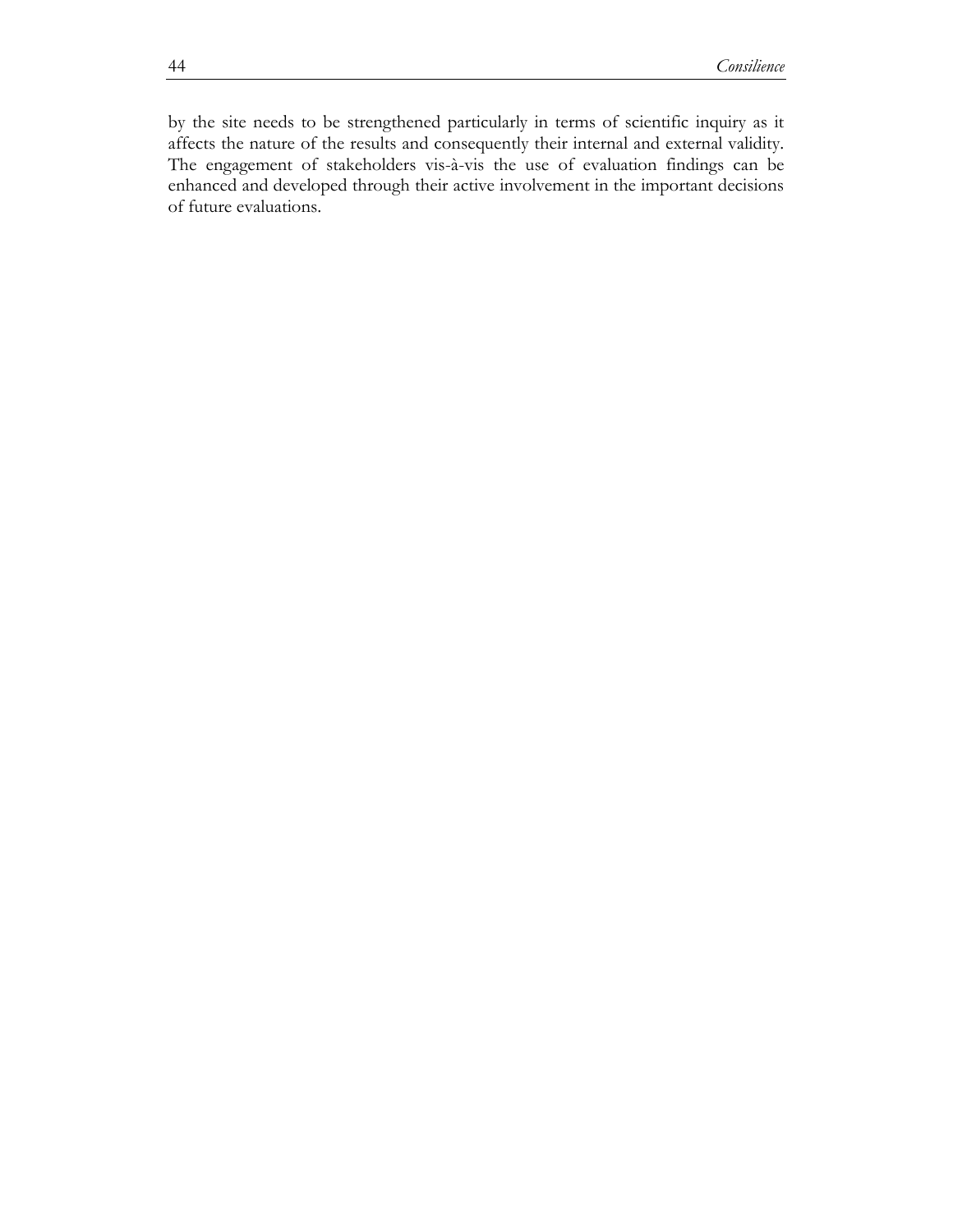## **Bibliography**

Bamberger, M., Rugh, J., Mabry, L., (2006). *Real World Evaluation*, *Sage publications*.

- Buse, K., E. Ludi, M. Vigneri. (2008a). Beyond the village: The transition from rural investments to national plans to reach the MDGs. Sustaining and scaling up the Millennium Villages. Synthesis Report of a formative review of the Millennium Villages Project. London: Overseas Development Institute (ODI).
- Buse, K., E. Ludi, M. Vigneri. (2008b). Can project-funded investments in rural development be scaled up? Lessons from the Millennium Villages Project. Natural Resource Perspectives 118, Overseas Development Institute (ODI), november 2008.
- Buse, K., E. Ludi, M. Vigneri. (2008c). Sustaining and scaling up Millennium Villages: Beyond rural investments. Project briefing n°16, Overseas Development Institute (ODI), October 2008.
- Chen, Shaohua, Ren Mu, and Martin Ravallion (2009). Are there lasting impacts of aid to poor areas? *Journal of Public Economics* 93 (3–4): 512–528.
- Clemens, Michael, "Why a Careful Evaluation of [the Millennium Villages Is Not](http://blogs.cgdev.org/globaldevelopment/2010/03/why-a-careful-evaluation-of-the-millennium-villages-is-not-optional.php)  [Optional](http://blogs.cgdev.org/globaldevelopment/2010/03/why-a-careful-evaluation-of-the-millennium-villages-is-not-optional.php)," March 2010. [http://blogs.cgdev/globaldevelopment/tag/millennium-villages.](http://blogs.cgdev/globaldevelopment/tag/millennium-villages)
- Clemens, M, Demombynes, G, (2010). When does rigorous impact evaluation make a difference? The case of the Millennium Villages. Center for Global Development, Working paper 225, October 2010.
- Gertler, P., G., et al., (2011). Impact Evaluation in Practice. World bank.
- Kanter et al, (2009). Millennium Global Village-Net: Bringing together Millennium Villages throughout sub-Saharan Africa. International journal of medical informatics, 78, 802–807.
- Fresch, Laura, *(Development Research Institute)*, (2009a), "Can We Push for Higher Expectations in Evaluation? The Millennium Villages Project, continued," *October 16, 2009*[.http://aidwatchers.com.](http://aidwatchers.com/)